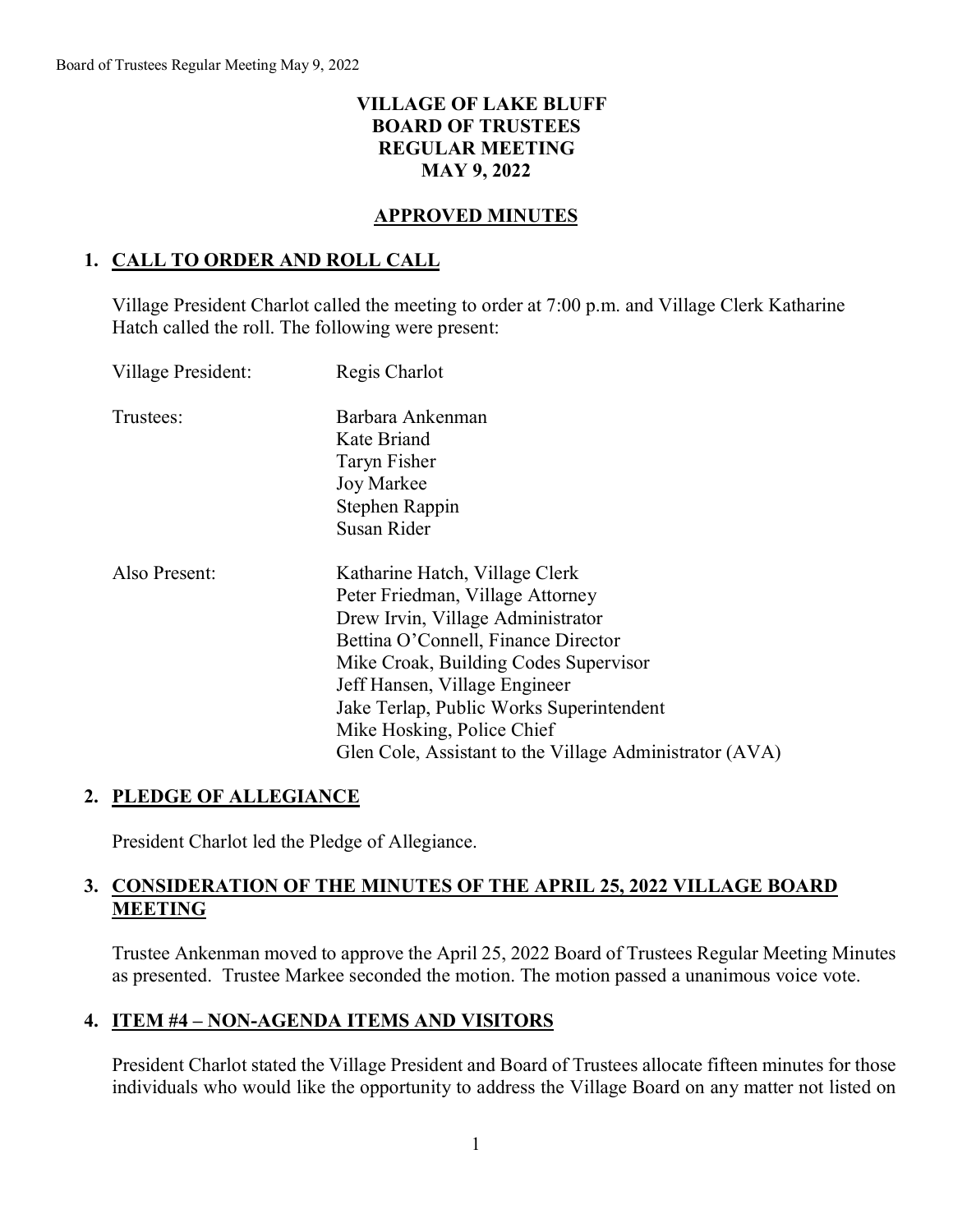the agenda. Each person addressing the Village Board of Trustees is asked to limit their comments to a maximum of five (5) minutes.

Sandy Hart, Lake County Board Chair, announced that Lake County in conjunction with Pace and other local partners across Lake County has launched "Ride Lake County Paratransit Service" then she elaborated on the service which is available to seniors (age 60+) and individuals with disabilities, 7 days a week (6:00 a.m. to 6:00 p.m.). A discussion followed.

### **5. ITEM #6 – VILLAGE BOARD SETS THE ORDER OF THE MEETING**

President Charlot stated he would, if there were no objections, take Agenda Item #12, #13 and #16 then return to the regular order of the meeting. There were no objections from the Board.

### **6. ITEM #12 – AN ORDINANCE AMENDING A SPECIAL USE PERMIT AND GRANTING PARKING VARIATIONS AND SITE PLAN APPROVAL FOR THE CENTER AVENUE PARTNERS DEVELOPMENT (79 and 91 East Scranton Avenue) (Pedestrian Walkway Expansion)**

President Charlot said on March 28, 2022, the Village of Lake Bluff received a zoning relief application from Center Avenue Partners (Applicant) to modify the parking lot of their development in order to expand the pedestrian walkway on its eastern edge. This walkway is commonly known as the "Scranton Alley" and is the site of outdoor dining operations by Prairie Espresso. Expansion of the pedestrian walkway requires the relocation of certain parking spaces and the repurposing of the abandoned drive-through lane as a dedicated parking stall. The owners will also be relocating a stormwater inlet elsewhere within the parking lot. President Charlot further stated to authorize these changes, the Village's Zoning Regulations require amendments to the property's existing special use permit; the issuance of a new variation to allow for the creation of a parking lot without a turnaround area; and site plan approval. On Thursday, April 28, the Plan Commission and Zoning Board of Appeals (PCZBA) conducted a public hearing and unanimously recommended the Village Board grant the requested relief. On Tuesday, May 3, the Architectural Board of Review (ABR) conducted a public hearing and unanimously recommended the Village Board grant the requested relief.

In response to a comment from Trustee Markee, Ron Oesterlein of Center Avenue Partners, said the features on the drawings(food truck area, firepit, etc.) indicate potential future use of the drive through area and he is not asking for approval of these amenities at this time.

In response to questions from Trustee Rappin, Mr. Oesterlein said one parking spot will be displaced and relocated to the drive through area. The curb cut for the handicap parking spot is located near Inovasi Restaurant and is currently be used for deliveries and Prairie Espresso will use the parking spots near the brick alleyway because of the lack of turnaround. Mr. Oesterlein said the plan is to enhance the aesthetics in the area and there is no request to modify or expand its outdoor seating. Village Administrator Irvin stated there is flexibility in the SUP which allows the Village Administrator to authorize different uses and seating layouts for the area. A discussion followed.

Trustee Ankenman said Scranton Alley is a well-used space and expressed her concern that the improvements could make the area feel less public and more private. She asked how would the area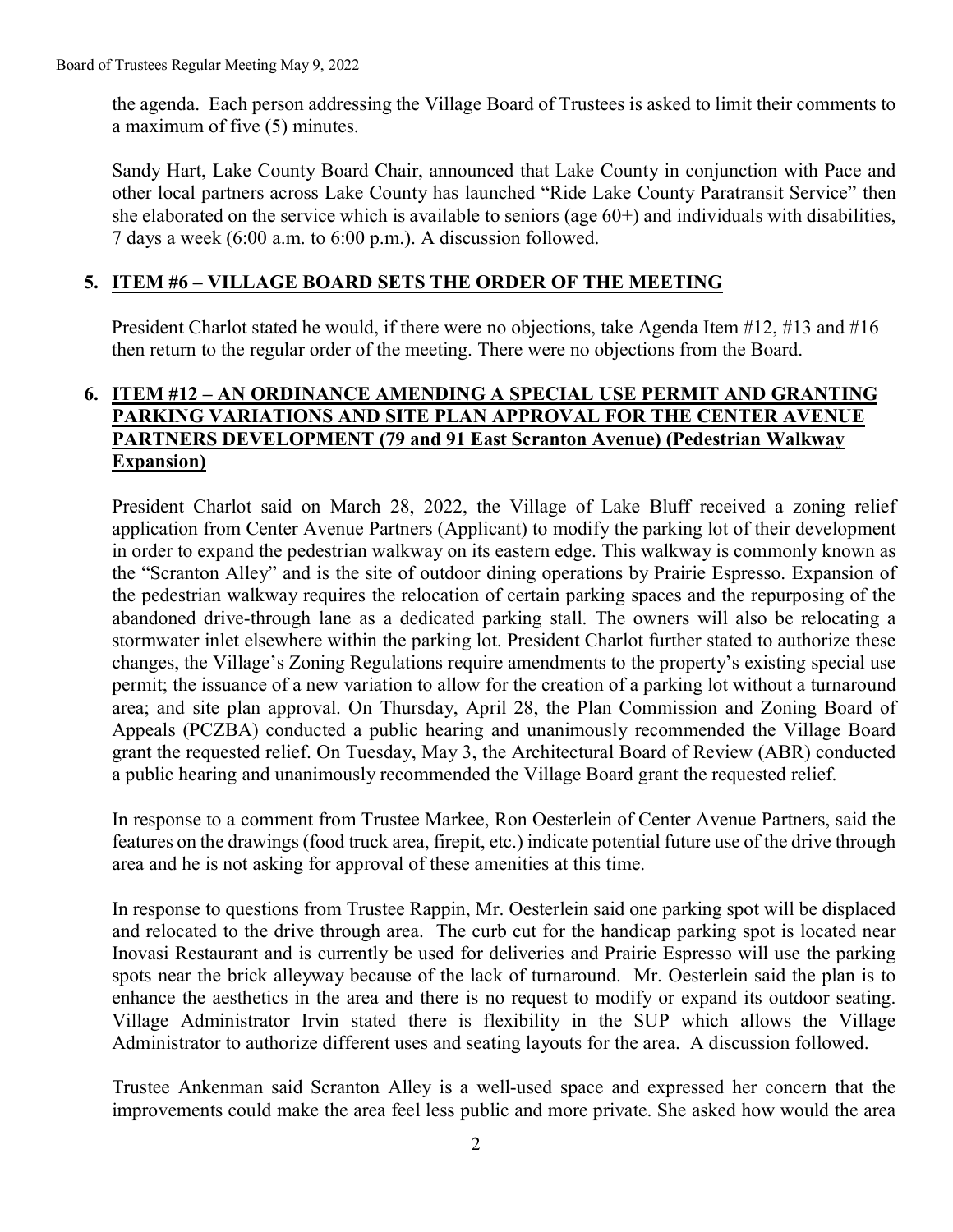be identified as a public space. Following a brief discussion, Trustee Ankenman said she want to encourage accessibility for people to access the area. Village Administrator Irvin said Scranton Alley is not public property; however, the existing alleyway must remain accessible to the public as a thoroughfare pursuant to the original zoning relief for the property.

Trustee Rider moved to approved first reading of the ordinance. Trustee Rappin seconded the motion. The motion passed a unanimous voice vote.

President Charlot said the Applicant submitted a request to waive second reading of the ordinance then inquired of the reason for the request. Following a comment from Village Administrator Irvin, Mr. Oesterlein said the intent is to apply for the building permit as soon as possible because the storm sewer inlet, that was supposed to be moved, must be replaced because it is not functional.

Following a comment from Trustee Rider, Trustee Rappin moved to waive second reading of the ordinance. Trustee Briand seconded the motion. The motion passed on the following roll call vote:

| Ayes:   | (6) | Briand, Fisher, Markee, Rappin, Rider, Ankenman |
|---------|-----|-------------------------------------------------|
| Nays:   |     |                                                 |
| Absent: |     |                                                 |

# **7. ITEM #13 – AN ORDINANCE GRANTING VARIATIONS FOR THE RENOVATION OF A GARAGE (112 East North Avenue)**

President Charlot said on February 28, 2022, the Village of Lake Bluff received a zoning variation application from Ronald Gauvin, Trustee (Applicant) for zoning relief necessary to renovate an existing non-conforming garage located at the rear of the applicant's property at 112 East North Avenue. The Applicant asserts that the existing structure is over 100 years old and is structurally unsound due to wall and foundation issues. The renovations, as described, would resolve these issues and finish the existing second floor of the structure for use as an exercise room. President Charlot further stated owing to its age, the structure is non-conforming with the Village's current Zoning Regulations in numerous ways. Section 10-8-2 of the Zoning Regulations requires that, when a structure is to be restored or rebuilt to the extent of more than 50% of the cost of replacement new, the structure would otherwise be required to come into conformity with the Zoning Regulations. Accordingly, while the proposed work would not increase the degree of non-conformity with any particular requirement, it requires numerous variations as shown in the attached Ordinance.

President Charlot said on Thursday, April 28, the PCZBA conducted a public hearing and unanimously recommended the Village Board grant the requested relief, with the additional condition that the zoning relief is intended to allow for the renovation of the garage and not its demolition and reconstruction. Section 4(D) of the Ordinance (Preservation) has been prepared by the Village Attorney to implement this recommendation.

Following a comment from Trustee Ankenman, Trustee Rider moved to approved first reading of the ordinance. Trustee Markee seconded the motion. The motion passed a unanimous voice vote.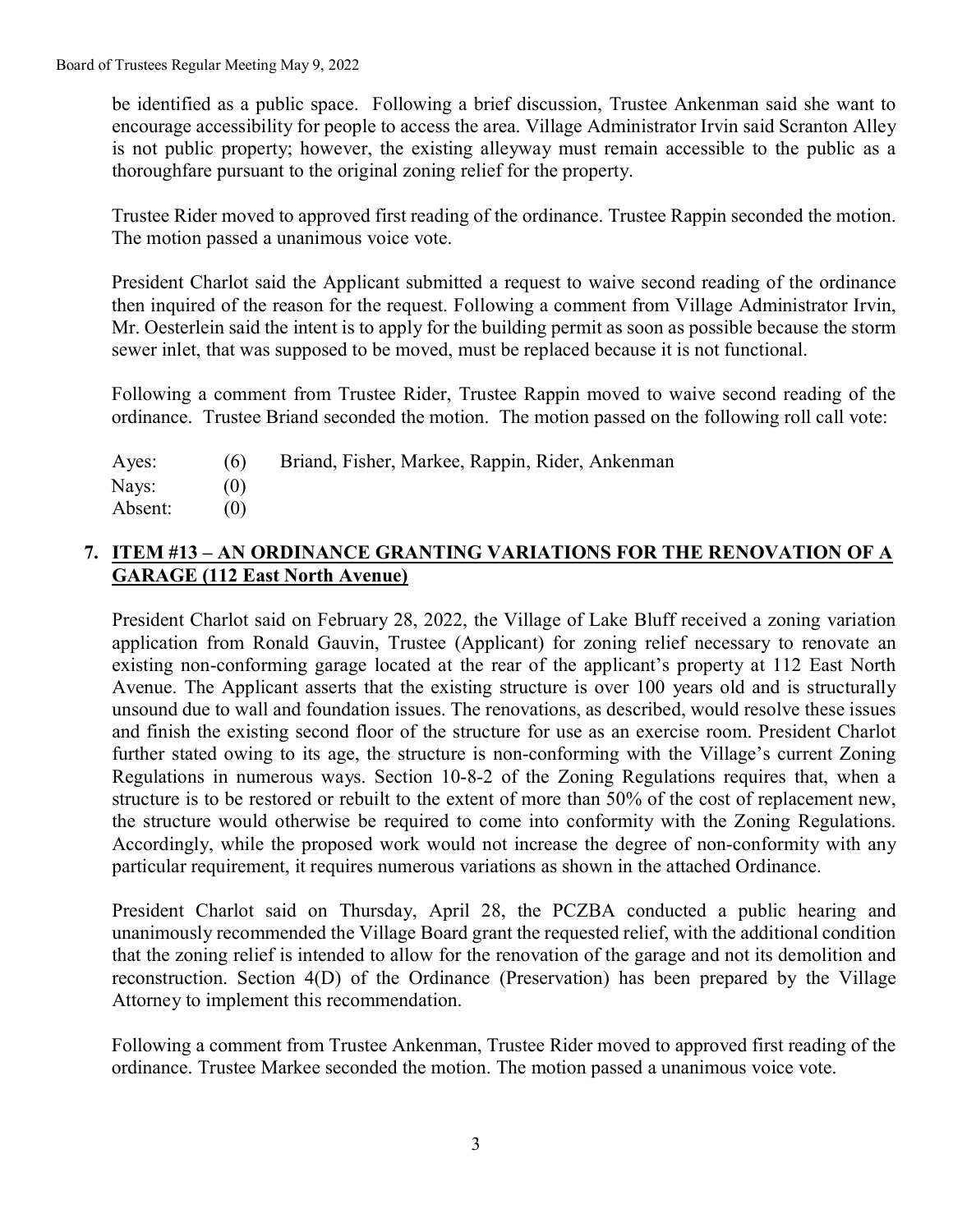# **8. ITEM #16 – A RESOLUTION APPROVING A SITE PLAN TO ADD PLANTER BEDS AT THE LAKE BLUFF LIBRARY AT 123 EAST SCRANTON AVENUE**

President Charlot said the Library would like to start a learning garden to compliment the summer reading club theme, "Growing Readers." They are proposing two raised planter beds on the west side of the building, in the grass area between the public sidewalk and the flower beds. The Library has signed a non-exclusive special license agreement to have the planter beds in the public right-of-way. He further stated the item was reviewed by the ABR at their meeting on May 3. The ABR voted 5-0 to recommend that the Village Board approve the site plan.

Eric Bailey, Library Director, said additional information was submitted in regards to the growing readers program, planter beds design/materials, and trellises for the vining crops which will be a beautiful addition to the site. President Charlot expressed his thanks for enhancing the community.

In response to a question from Trustee Ankenman, Mr. Bailey said the intent is to maintain and evaluate the project through the summer, if successful, the plan would be to continue the project next year.

In response to a question from Trustee Markee, Mr. Bailey said the planter beds will be used as a library garden program to get children and adults involved in learning how to garden, and he noted the watering and garden care will be handled primarily by volunteers.

In response to a question from Trustee Briand, Mr. Bailey said the vegetable seedlings under lights in Youth Services will be replanted in the beds and harvest by the volunteers.

As there were no further questions, Trustee Fisher moved to adopt the resolution. Trustee Rappin seconded the motion. The motion passed a unanimous voice vote.

## **9. ITEM #6A – WARRANT REPORT FOR APRIL 26 – MAY 9, 2022 AND APRIL 2022 PAYROLL EXPENDITURES**

President Charlot reported expenditure of Village funds for payment of invoices in the amount of \$311,429.79 for April 26 – May 9, 2022 and expenditures of Village funds for payment of payroll in the amount of \$299,614.42 for April 2022 for a total amount of \$611,044.21. The Invoice Register Report shows checks with a status of "open" or "paid". All checks with the status of "open" are computer generated checks for the Board's final approval. Checks with the status of "paid" are manual checks processed.

As there were no questions from the Board, Trustee Ankenman moved to approve the Warrant Report. Trustee Markee seconded the motion. The motion passed on the following roll call vote:

| Ayes:   | (6)  | Fisher, Markee, Rappin, Rider, Ankenman, Briand |
|---------|------|-------------------------------------------------|
| Nays:   | (()) |                                                 |
| Absent: | (0)  |                                                 |

## **10.ITEM #6B – TREASURER'S ANNUAL REPORT OF THE POLICE PENSION FUND**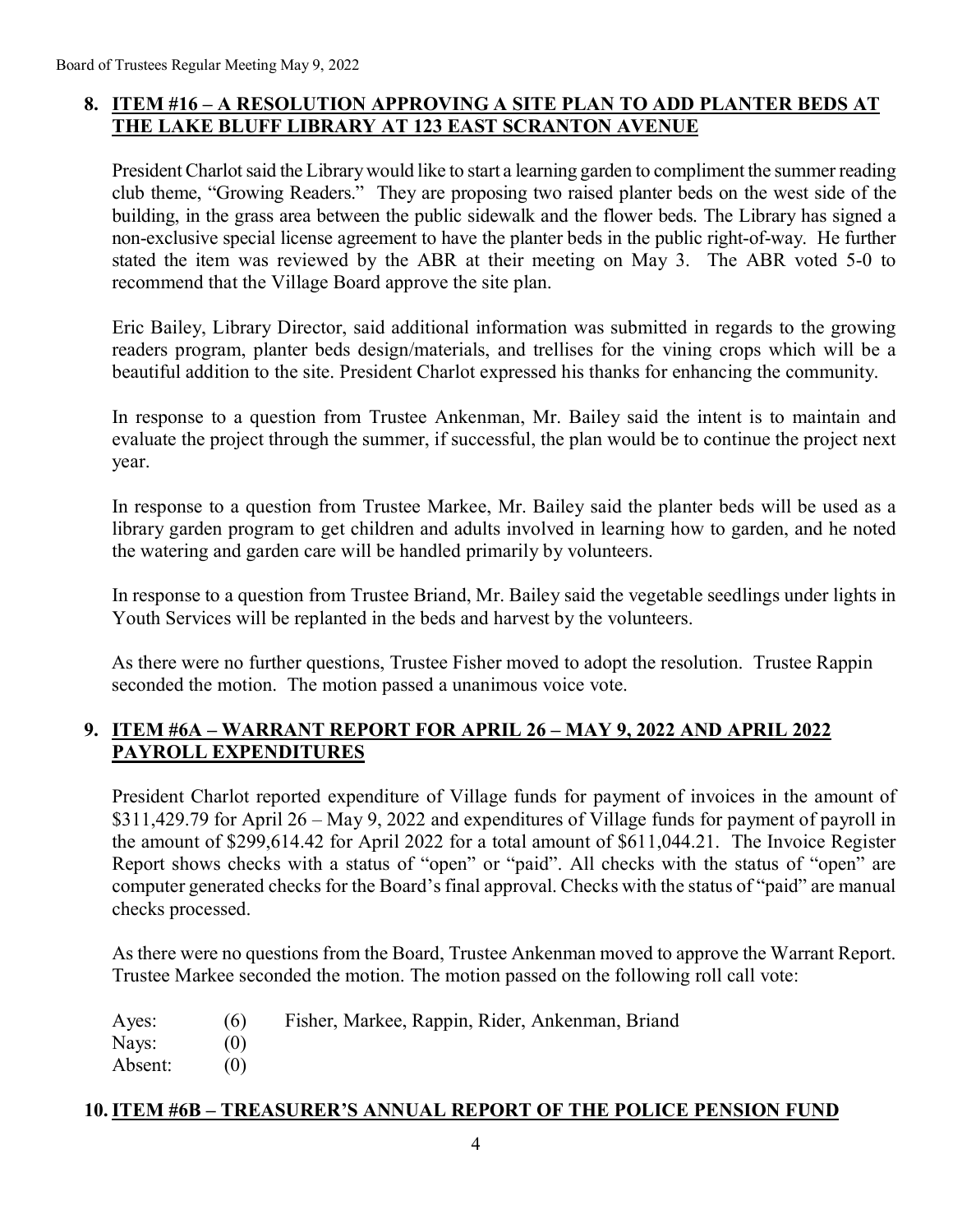Board of Trustees Regular Meeting May 9, 2022

Following a request from President Charlot, Finance Director Bettina O'Connell said the report provides an annual summary of year end cash balances, revenues, and expenses. It is State Statute that this report be provided by the second Tuesday every May. It also requires a list of all disbursements be provided and also a current list of active member contributions and employee deductions. Finance Director O'Connell said overall, the fund has seen a decline this year of 6.3% with an asset transfer to the State consolidated Fund by June 1.

In response to a comment from Trustee Briand, Finance Director O'Connell said there was some litigation in place which could have potentially stopped the transfer but litigation is no longer a class action filing and municipalities will not be impacted. State Statute currently states that each pension fund needs to transfer assets by the end of June and the Village's first movement of assets will occur on June 1.

In response to a question from Trustee Rappin, Finance Director O'Connell said the loss in revenues for the past 12 months was market driven. Following a comment from Village Administrator Irvin, Finance Director O'Connell said in 2018 the fund was just over \$10 million and 2022 at \$12.3 million and noted the previous market has had phenomenal gains while the last 12 months have seen some losses. Village Administrator Irvin shared information regarding the establishment of the police pension fund and said he is hopeful that the pooling of this with other entities will benefit us as well as everyone else.

Trustee Briand asked if Staff anticipate the investment strategies will be potentially more conservative when it is transferred and how the assets will be diversified. Finance Director O'Connell said the State has not provided a formal policy defining the asset allocations.

Trustee Markee moved to accept the report. Trustee Rappin seconded the motion. The motion passed a unanimous voice vote.

# **11.ITEM #7 – VILLAGE ADMINISTRATOR'S REPORT**

Village Administrator Irvin said the Board recently discussed the existing outdoor dining arrangement (Block One) and proposed to modify the configuration to allow two-way traffic, dining on the north side, and parklet which would best mimic the approved concept plan. He said Block One businesses and Property Manager, Rob Douglass presented their plan to the ABR, which considered the plan and recommended Chair Hunter collaborate with the building operator and restauranteurs to finalize a plan and present it to the Board at its next meeting.

## **12.ITEM #8 – VILLAGE ATTORNEY'S REPORT**

Village Attorney Peter Friedman expressed his thanks to everyone that attended the Elrod Friedman Biannual Seminar.

## **13.ITEM #9 – VILLAGE PRESIDENT'S REPORT**

President Charlot had no report.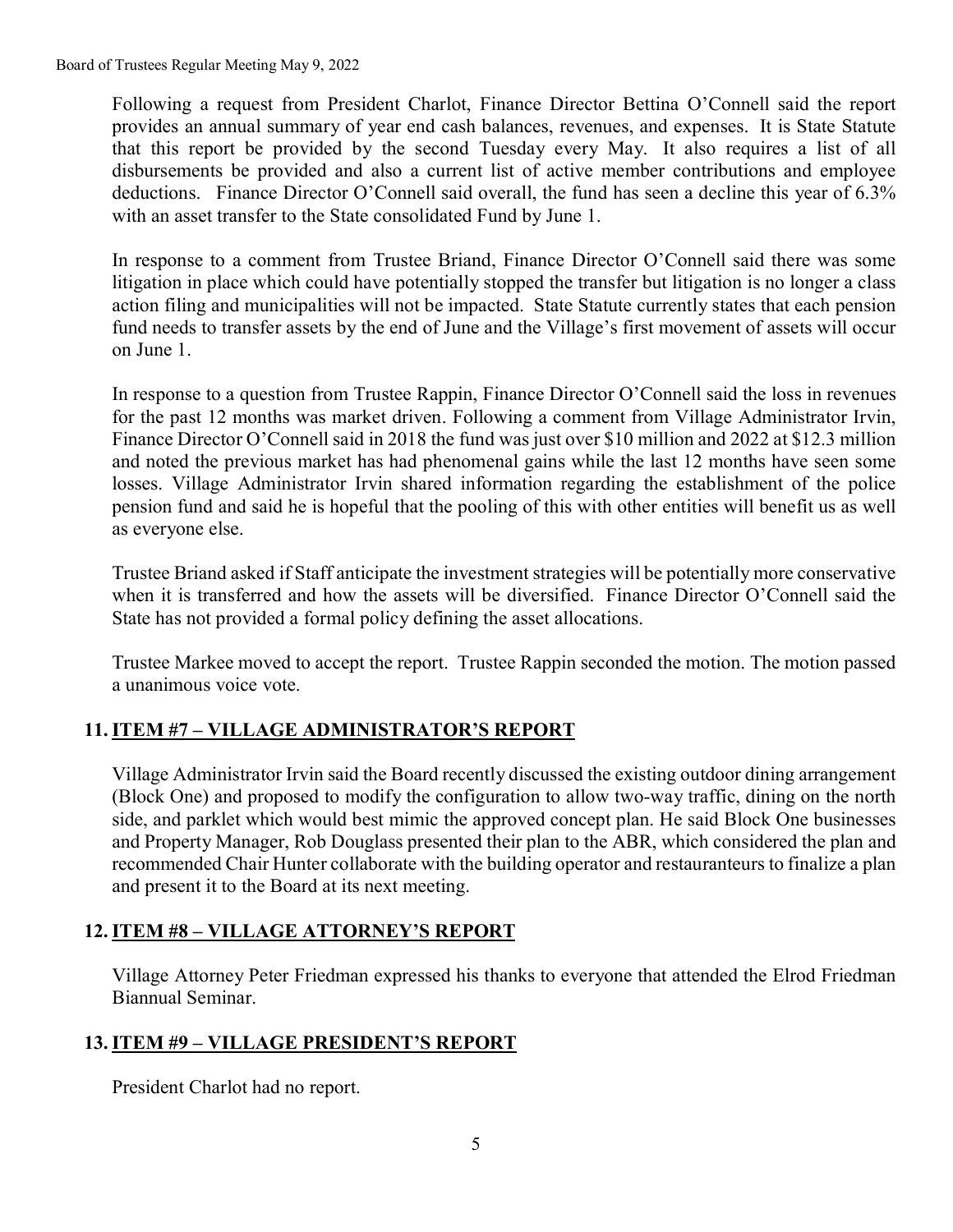## **14.ITEM #10 AND #11 – CONSENT AGENDA**

President Charlot introduced the following Consent Agenda items for consideration:

- 10. Correspondence Delivered in the April 22 and 29, 2022 Informational Reports; and
- 11. Second Reading of an Ordinance Amending Title 6, Chapter 2 of the Municipal Code Concerning Vehicle Licenses.

As there were no comments from the Board, Trustee Markee moved to approve the consent agenda. Trustee Ankenman seconded the motion. The motion passed on the following roll call vote:

| Ayes:   | (6) | Markee, Rappin, Rider, Ankenman, Briand, Fisher |
|---------|-----|-------------------------------------------------|
| Nays:   |     |                                                 |
| Absent: |     |                                                 |

### **15.ITEM #14 – AN ORDINANCE AMENDING TITLE 3 OF THE VILLAGE OF LAKE BLUFF MUNICIPAL CODE CONCERNING CLASS "A", "R", "W", AND "Z" LIQUOR LICENSE**

President Charlot said the Ordinance, as recommended by the Liquor Commissioner, reducing the number of available "A", "R", "W", and "Z" licenses by one each due to the following non-renewals of current liquor licenses:

- Chipotle Mexican Grill, Inc. (945 Rockland Rd., Ste. A) has ceased their retail sales of liquor prior to the renewal date and did not file a 2022-2023 renewal application for their class "R" license.
- **Tempehl Co. dba Be Market** (24 East Scranton Avenue) has applied to renew their class "A", "W", and "Z" licenses. However, both the Illinois Liquor Control Act (235 ILCS 5/6-2(a)(13)) and the Village Code (Sec. 3-2-5(K)) prohibit the issuance of a liquor license to "a person who does not beneficially own the premises for which a license is sought, or does not have a lease thereon for the full period for which the license is to be issued." Tempehl Co. did not provide a lease with their application and is presently the defendant in a pending eviction suit before the Lake County Circuit Court filed by their landlord. As their application is materially incomplete, the Village cannot issue Tempehl Co. a 2022-2023 liquor license.

President Charlot said the Liquor Commissioner requests that the Board waive second reading of the Ordinance and adopt it at its May 9 meeting.

Trustee Briand inquired of the rationale for waiving second reading. Village Attorney Friedman explained the legal ramifications regarding the liquor license process.

Trustee Fisher moved to approved first reading of the ordinance. Trustee Briand seconded the motion. The motion passed a unanimous voice vote.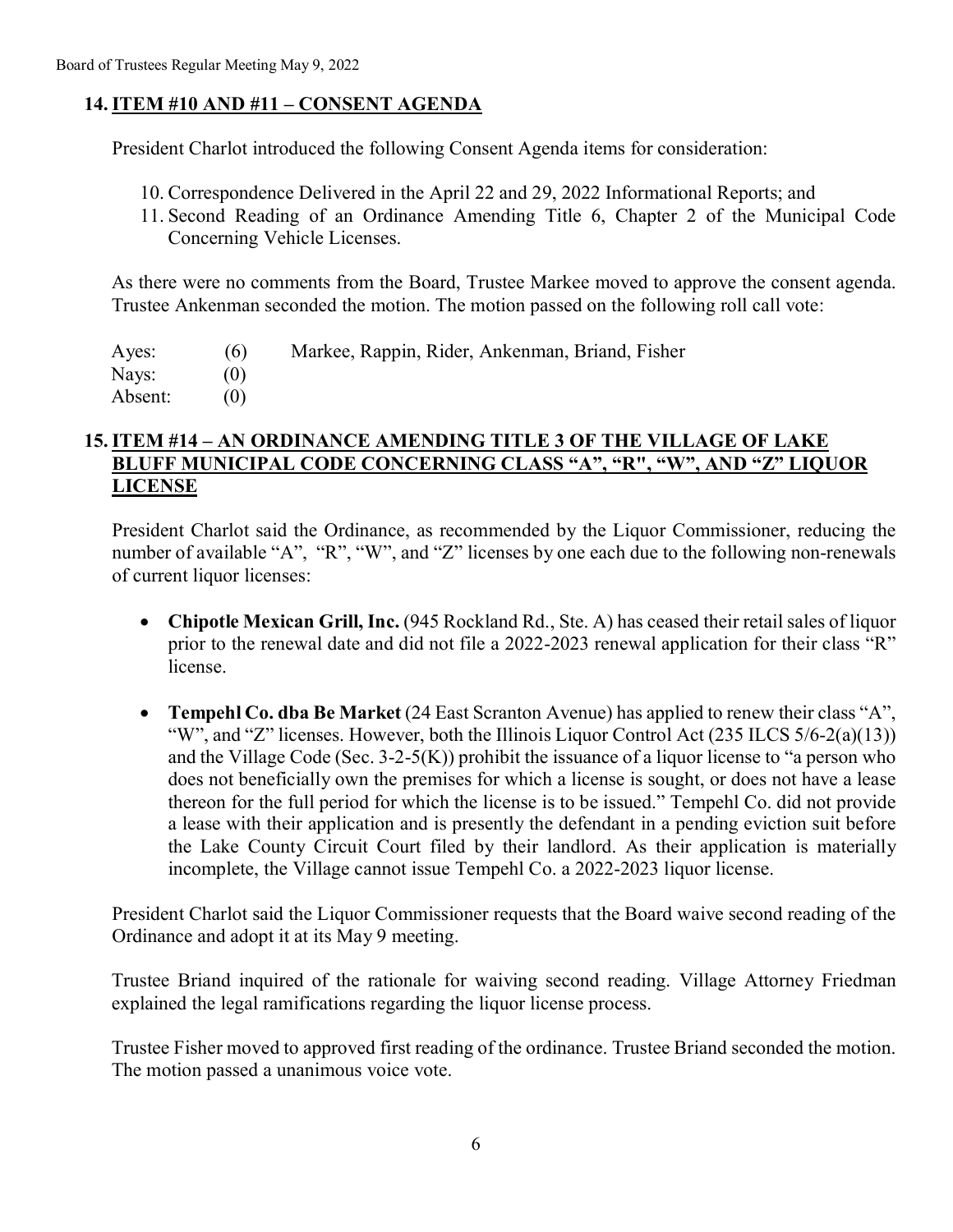Trustee Fisher moved to waive second reading of the ordinance. Trustee Briand seconded the motion. The motion passed on the following roll call vote:

Ayes: (6) Rappin, Rider, Ankenman, Briand, Fisher, Markee Nays: (0) Absent: (0)

### **16.ITEM #15 – A RESOLUTION AUTHORIZING THE PURCHASE OF A REPLACEMENT BACKHOE LOADER AND RELATED EQUIPMENT AND DECLARING ONE 2002 CASE BACKHOE LOADER AND RELATED EQUIPMENT AS SURPLUS**

President Charlot said with over 5000 hours of use and no longer under warranty, the Village's 2002 Case Backhoe Loader is planned for replacement this fiscal year; the Vehicle and Equipment Replacement Fund includes \$110,000 for this replacement. Utilizing the Sourcewell national joint procurement cooperative pricing (consistent with Village Purchasing Policies) and a \$20,000 Village trade-in allowance, the replacement Backhoe Loader with the necessary attachments is available for delivery in mid-January of 2023 at a total price of \$107,462.07. He further stated, If approved, the Resolution will authorize the purchase of one Case Backhoe Loader with a hydraulic breaker from Burris Equipment, Inc. of Waukegan, Illinois and trade in of the old Backhoe Loader.

As there were no questions from the Board, Trustee Rappin moved to adopt the resolution. Trustee Briand seconded the motion. The motion passed on the following roll call vote:

| Ayes:   | (6) | Rider, Ankenman, Briand, Fisher, Markee, Rappin |
|---------|-----|-------------------------------------------------|
| Nays:   |     |                                                 |
| Absent: |     |                                                 |

# **17.ITEM #17 – TRUSTEE'S REPORT**

Trustee Ankenman thanked Elrod Friedman for the informative and educational information provided at its seminar.

## **18.ITEM #18 – CONSIDERATION OF THE APRIL 25, 2022 EXECUTIVE SESSION MEETING MINUTES**

Trustee Markee moved to approve the April 25, 2022 Board of Trustees Executive Session Meeting Minutes as presented. Trustee Briand seconded the motion. The motion passed on the following roll call vote:

- Ayes: (6) Rider, Ankenman, Briand, Fisher, Markee, Rappin
- Nays: (0)
- Absent: (0)

President Charlot stated upon the adjournment of closed session, there will be no further public business, and the public meeting will close automatically.